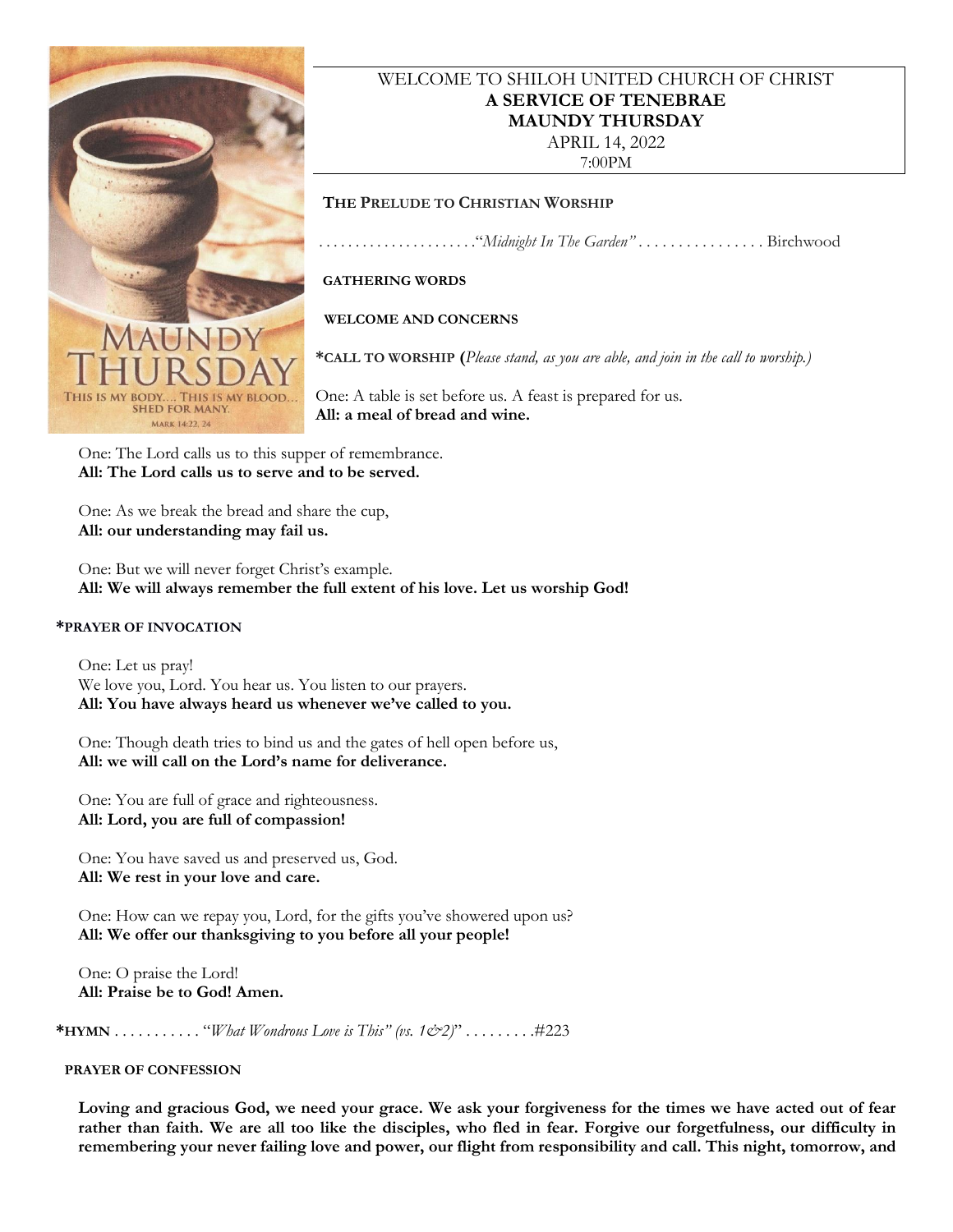**in the days ahead, help us to leave our fears behind and live out of your strength and hope. In Jesus' name we pray. Amen.**

#### **WORDS OF ASSURANCE**

One: The One who loves us gives us a new commandment: To love one another! As the Lord has loved us, you are to love each other. Let all see this love among you, and glorify God. **All: Let all see that we belong to Christ! Amen.**

### **SHARING THE BLESSING OF CHRISTS PEACE (***Please wave to one another***)**

Let us greet each other in Christian Friendship*.* The peace of God be with you. **And also with you.**

 **CHANCEL CHOIR** . . . . . . . . . . . . . ."*How Beautiful*". . . . . . . . . . . . . . .Paris/Harlan

### **LISTENING FOR GOD IN THE STORIES OF OUR TRADITION**

#### **Recalling the Passover**

For thousands of years, people have observed the feast of Passover as recorded in the book of Exodus.

 **READING** Exodus 12:1-4, 11-14

**\*HYMN** . . . . . . . . . . "*O God, How We Have Wandered (vs. 1 & 3)". . . . . . . . .* .#202

**READING** John 13:1-17, 31b-35

\***HYMN** . . . . . . . . . . . "*Jesu, Jesu, Fill Us With Your Love (vs. 1-3). . . . . . . . . . .* #498

**READING** 1 Corinthians 11:23-26

**MEDITATION** "Remember Jesus"

### **SACRAMENT OF COMMUNION**

*(All are welcome to partake of communion)*

 **HYMN OF COMMUNION**. . . "*O Sacred Head, Now Wounded" (vs. 1-2)* . . . #226

#### **COMMUNION PRAYER**

One: We bless you, Holy God. We bless and call upon your name; For your name is great and your majesty inspires us. You are the source of all that is: From the dawning of creation To the redemption of the world You grant us freedom in love. And so we recall that on the night of betrayal and desertion, our brother and Lord, Jesus, took bread, broke and gave it to the disciples, saying:

### **All: "This is my body, given for you. Do this for the remembrance of me."**

One: And, in like manner, after supper, Jesus took the cup and after giving thanks gave it to them saying,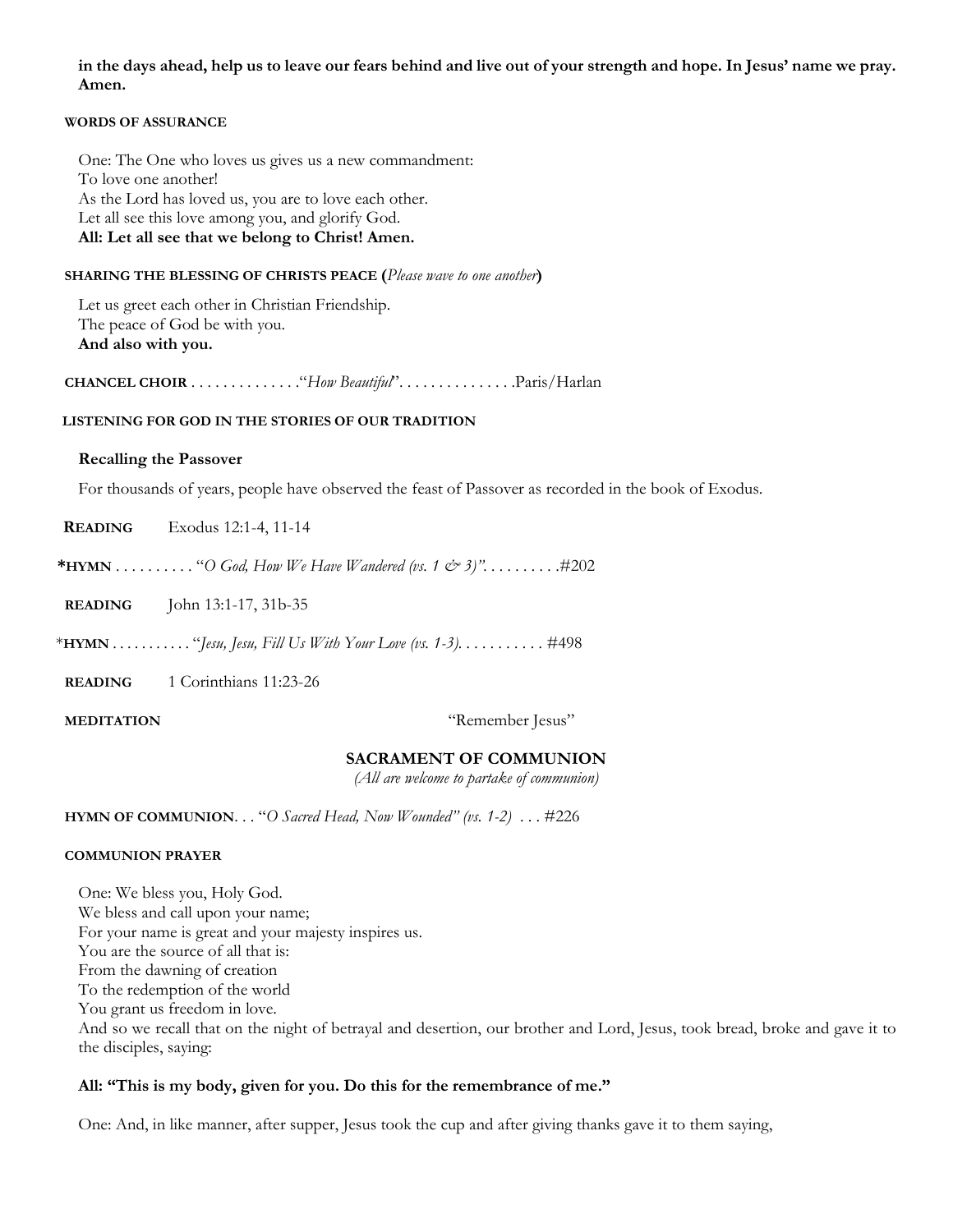### **All: "This is the cup of the new covenant in my blood poured out for you and for all people for the forgiveness of sins. Do this, as often as you drink of it, for the remembrance of me."**

One: Holding the bread and the cup ever before us we boldly claim, with joy:

### **All: Christ has died Christ is risen Christ will come again.**

One: And so we remember. We remember who we were born to be. We remember who we were born to serve. We remember the One who was born and served, So that the world would never be the same, So that the world could live in freedom. And so we pray.

We pray for the day when Healing and love reign without interruption, When freedom is real for all, When liberty touches everyone, When joy is complete. We pray. We pray for your Spirit to move among us And to bless these gifts of bread and juice before us.

**All: Draw us together as one with your church one with your creation one in you. Amen.**

#### **SHARING THE BREAD AND CUP**

*To demonstrate our unity in Christ, we will take the elements together. Please open the cup containing the bread first, then please open the juice. Thank you!*

#### **POST COMMUNION PRAYER**

**For these gifts, O God, we thank you. For your grace, O God, we praise you. For your love, O God, we adore you. Amen.**

#### **THE SERVICE OF SHADOWS TENEBRAE**

One: Loving God, you care for your people. You offer us more than we need. You sent your own Son to be our Friend and Savior. Jesus healed the sick, shared food with the hungry, and made those who were outcast feel like they belonged. Jesus proclaimed your never-ending love in word and in deed. Yet, like Peter, we often deny knowing Jesus and his gospel. **All: Forgive us loving God.**

**\*HYMN**. . . . . . . . . . . . . . . . . . . ."*Were You There?"* (Vs. 1). . . . . . . . . . . . . . . . #229

One:Jesus showed us that the way to greatness was to be humble and to be a servant. Jesus taught us to love even our enemies, to welcome those we did not know, to see your glory in every part of creation, and in the face of every human being. Yet, like Judas, we look out for ourselves and have not truly learned what it means to love one another. **All: Forgive us, loving God.**

(Lights turned down.)

*Silence*

**\*HYMN**. . . . . . . . . . . . . . . . . . . ."*Were You There?"* (Vs. 2). . . . . . . . . . . . . . . . #229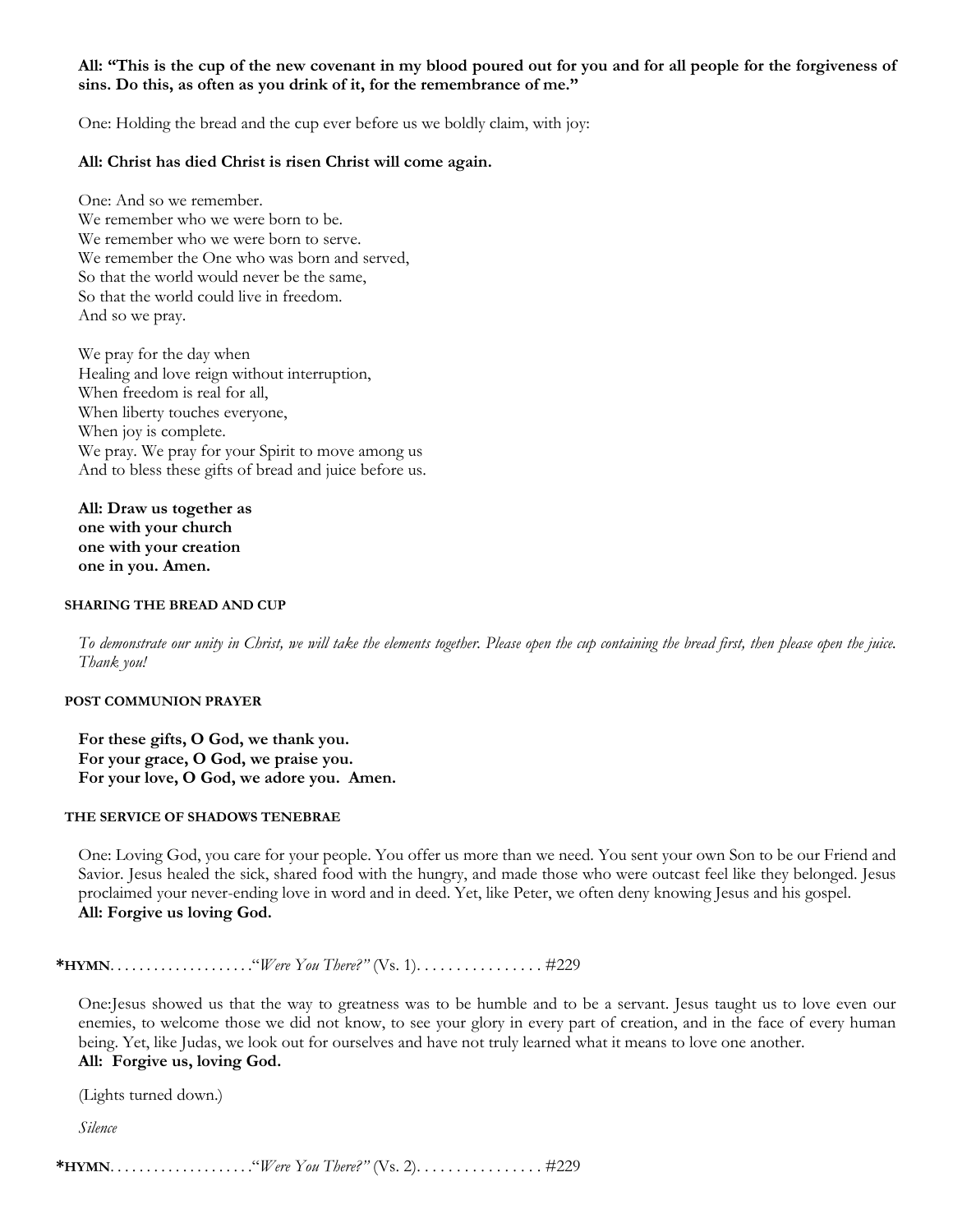One:In Jesus, you came to live as one of us, O God. Jesus knew fully what it meant to be human, especially knowing pain and fear in the last days. Yet Jesus was faithful to the end, stopping at nothing to prove your love for all people. While Jesus prayed in anguish in the Garden of Gethsemane, his closest friends fell asleep. We, like them, so often fail to hold fast to your ideals and live the truth of our beliefs. **All: Forgive us, loving God.**

(Lights turned down.)

*Silence*

**\*HYMN**. . . . . . . . . . . . . . . . . . . ."*Were You There?"* (Vs. 3). . . . . . . . . . . . . . . . #229

#### **UNISON PRAYER OF CONFESSION**

**Precious Lord, too often we leave you on the cross. We have heard you teach and felt your healing touch. But somehow we prefer to leave you hanging silently on the cross. You faced the forces of violence with peace and love, and conquered them by compassion. Open our hearts to feel the love of the Creator, who desires peace above bloodshed. Forgive us for being bystanders when you, precious Lord, need us to act in love. Too often we leave you on the cross, precious Lord Jesus Christ. Forgive us still. Amen.**

(Lights turned down.)

*Silence*

**\*HYMN**. . . . . . . . . . . . . . . . . . . ."*Were You There?"* (Vs. 4). . . . . . . . . . . . . . . . #229

#### **THE STRIPPING OF THE SANCTUARY**

*There is no Benediction because the events of this night do not conclude until Easter morning resurrection. Keep the faith in vigil through Good Friday and Holy Saturday. Please depart in silence.*

### **WE ARE DELIGHTED THAT YOU JOINED US FOR WORSHIP TODAY!**

- ➢ **LITURGIST**: Brad Jacobs
- ➢ **READERS**: Ray Fox, Joan Hamme, Brad Jacobs & Tom Klunk
- ➢ **USHERS AND GREETERS**: Members of Consistory



During Lent, the Sunday school classes are collecting offerings for the **Friends and Neighbors of Pennsylvania**. This group is based in York and cares for the homeless. They go out daily to find the homeless wherever they are living - under bridges, in tents etc. The group makes the homeless aware of upcoming severe weather conditions and attempts to provide resources where they can be safe. They also provide tents, sleeping bags, long underwear and other supplies for daily living. If you would like to help the Sunday School classes, you can mark your offering envelope with Sunday School -Lent or use another envelope marked for the Sunday School Lent offering. The **special Easter envelopes** will also be used to collect for the Friends and Neighbors

of Pennsylvania.

### **THE CHURCH STAFF**

Pastor Rev. Melinda LaMontagne, Ph.D. pastormelinda@shilohucc.com 717-764-3569

**Pastor Melinda office hours: Please call for an appointment**